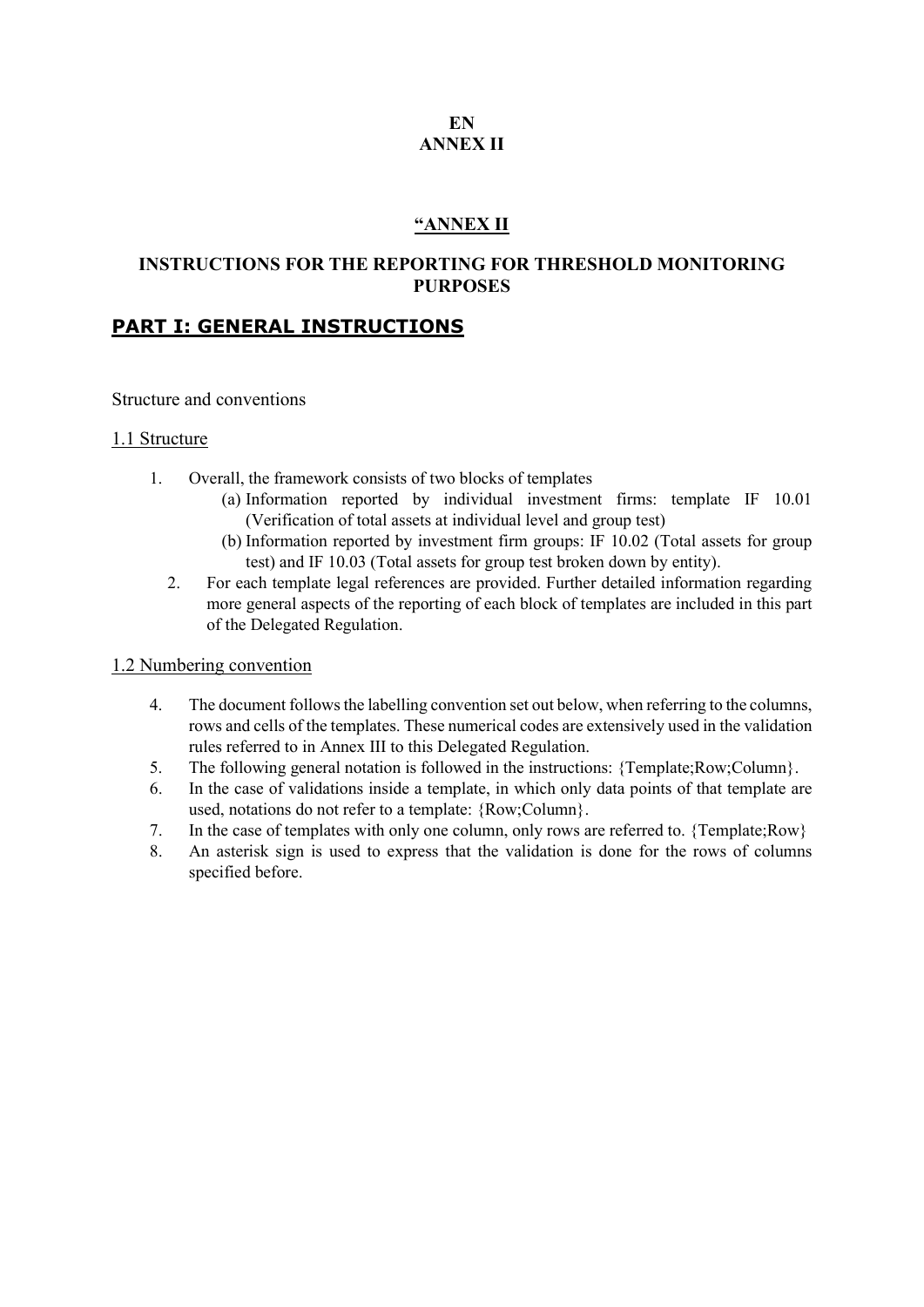# **PART II: TEMPLATE RELATED INSTRUCTIONS**

## 1. IF 10.01 – VERIFICATION OF TOTAL ASSETS AT INDIVIDUAL LEVEL AND GROUP TEST (IF 10.1)

### 1.1. Instructions concerning specific positions

- 9. Relevant undertakings that are not part of a group only need to fill in row 0010 of this template.
- 10. Relevant undertakings that are part of a group shall fill in the complete template, to the extent the different items are applicable, even if they are the sole relevant undertaking of the group and no relevant third country branch exists.

| Rows                                              | Legal references and instructions                                                                                                                                                                                                                                                                                                                                  |  |
|---------------------------------------------------|--------------------------------------------------------------------------------------------------------------------------------------------------------------------------------------------------------------------------------------------------------------------------------------------------------------------------------------------------------------------|--|
| Information about the reporting entity            |                                                                                                                                                                                                                                                                                                                                                                    |  |
| 0010                                              | <b>Total assets</b>                                                                                                                                                                                                                                                                                                                                                |  |
|                                                   | Total assets of the relevant undertaking as determined on the basis of the<br>accounting standards referred to in Article 3 of [the Draft RTS prepared in<br>accordance with Article 8a(6), point (b) of Directive $2013/36/EU$ .                                                                                                                                  |  |
| 0020                                              | <b>Total consolidated assets</b>                                                                                                                                                                                                                                                                                                                                   |  |
|                                                   | Total assets, net of relevant intragroup exposures, as referred to in Article 5<br>$(4)$ and Article $6(2)$ of <i>[the Draft RTS prepared in accordance with Article</i><br>$8a(6)$ , point (b) of Directive 2013/36/EU]                                                                                                                                           |  |
| Information about the group the entity belongs to |                                                                                                                                                                                                                                                                                                                                                                    |  |
| 0030                                              | <b>Ultimate parent: Name</b>                                                                                                                                                                                                                                                                                                                                       |  |
|                                                   | The name of the ultimate parent shall be provided.                                                                                                                                                                                                                                                                                                                 |  |
| 0040                                              | <u><b>Ultimate parent: Code</b></u>                                                                                                                                                                                                                                                                                                                                |  |
|                                                   | The code shall be the LEI code, where the ultimate parent is an investment<br>firm, a credit institution or an insurance undertaking. The code shall be the<br>LEI code, or if not available, a national code, where the ultimate parent is a<br>different type of entity. The code shall be unique and used consistently across<br>the templates and across time. |  |
| 0050                                              | <b>Ultimate parent: Type of code</b>                                                                                                                                                                                                                                                                                                                               |  |
|                                                   | The relevant institution shall identify the type of code reported in row 0040<br>as a 'LEI code' or 'Non-LEI code'.                                                                                                                                                                                                                                                |  |
| 0060                                              | Total value of consolidated assets of relevant undertakings in the group                                                                                                                                                                                                                                                                                           |  |
|                                                   | Combined assets as calculated in accordance with Article 6 or, where<br>applicable, with Article 7 of <i>[the Draft RTS prepared in accordance with</i><br>Article 8a(6), point (b) of Directive $2013/36/EU$                                                                                                                                                      |  |
| 0070                                              | of which: Total value of individual assets of relevant EU branches of the<br>third-country group                                                                                                                                                                                                                                                                   |  |
|                                                   | $\sum_{i=1}^{N} TA_{TCBi}$ as referred to in the formula of Article 7(4) of <i>[the Draft RTS</i><br>prepared in accordance with Article 8a(6), point (b) of Directive 2013/36/EU]                                                                                                                                                                                 |  |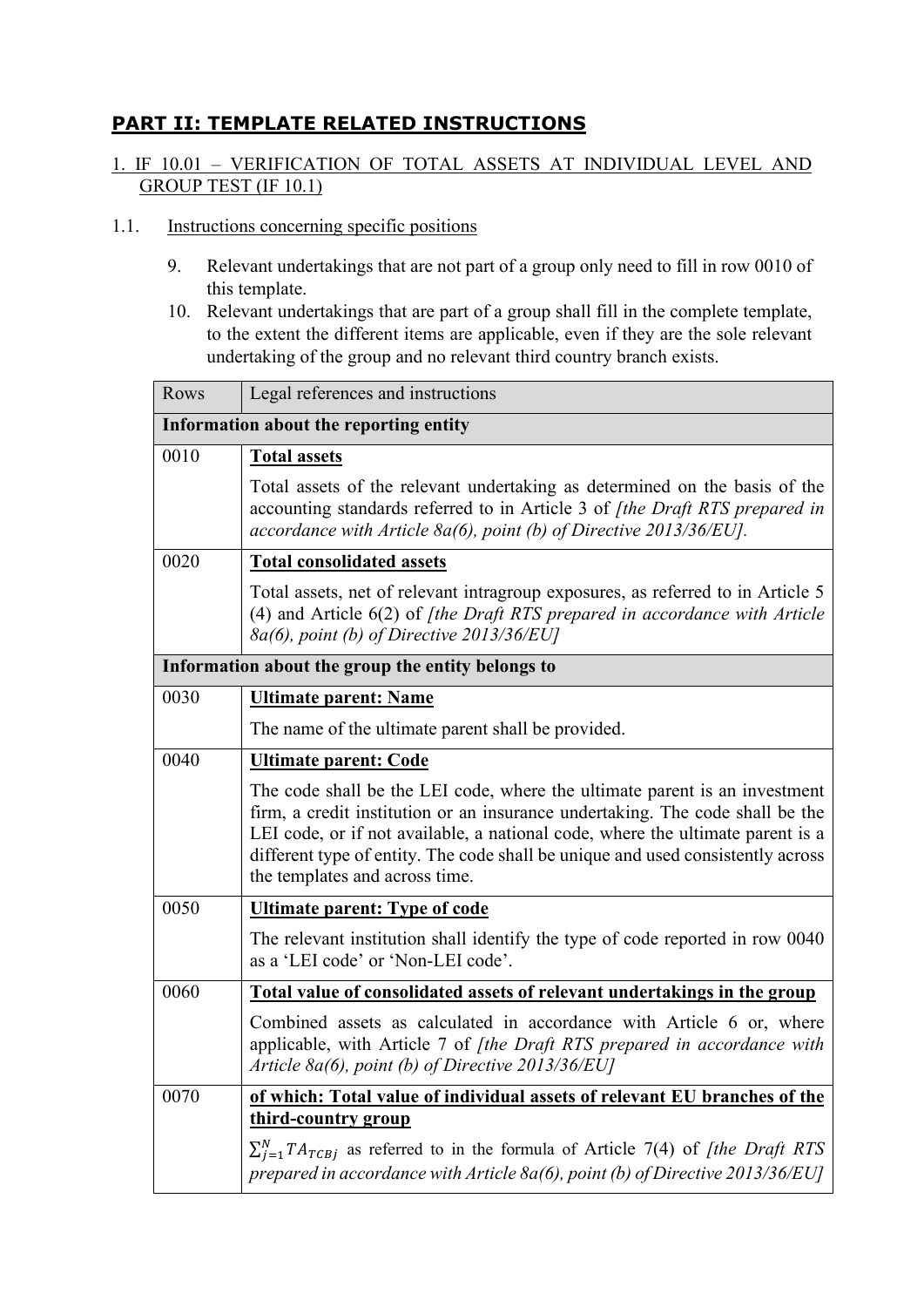| Columns | Legal references and instructions                                                                                                                                                                                                                                                                                                                                                                                                               |
|---------|-------------------------------------------------------------------------------------------------------------------------------------------------------------------------------------------------------------------------------------------------------------------------------------------------------------------------------------------------------------------------------------------------------------------------------------------------|
| 0010    | Average over past 12 months                                                                                                                                                                                                                                                                                                                                                                                                                     |
|         | Article $8(3)$ of <i>[the Draft RTS prepared in accordance with Article 8a(6)</i> ,<br>point (b) of Directive $2013/36/EU$                                                                                                                                                                                                                                                                                                                      |
| 0020    | Month t                                                                                                                                                                                                                                                                                                                                                                                                                                         |
|         | Value at the end of the third month of the quarter that the report refers to                                                                                                                                                                                                                                                                                                                                                                    |
| 0030    | Month t-1                                                                                                                                                                                                                                                                                                                                                                                                                                       |
|         | Value at the end of the second month of the quarter that the report refers to.<br>The value shall be determined on the basis of a linear interpolation as referred<br>to in Article $8(2)$ of [the Draft RTS prepared in accordance with Article $8a(6)$ ,<br>point (b) of Directive $2013/36/EU$ ,                                                                                                                                             |
| 0040    | Month t-2                                                                                                                                                                                                                                                                                                                                                                                                                                       |
|         | Value at the end of the first month of the quarter that the report refers to                                                                                                                                                                                                                                                                                                                                                                    |
|         | The value shall be determined on the basis of a linear interpolation as referred<br>to in Article $8(2)$ of [the Draft RTS prepared in accordance with Article $8a(6)$ ,<br>point (b) of Directive 2013/36/EU].                                                                                                                                                                                                                                 |
| 0050    | Ultimate parent                                                                                                                                                                                                                                                                                                                                                                                                                                 |
|         | Ultimate parent refers to the parent of the group, the relevant undertakings<br>and relevant third country branches of which are considered in the calculations<br>of Articles 5, 6 and 7 of the <i>[the Draft RTS prepared in accordance with</i><br>Article 8a(6), point (b) of Directive 2013/36/EU]. The ultimate parent may be<br>located in a Member State or outside the Union, and may itself be, or not be,<br>a relevant undertaking. |

## 3. IF 10.02 – TOTAL ASSETS FOR GROUP TEST BROKEN DOWN BY ENTITY (IF 10.3)

11. The relevant undertaking shall report, on an entity-by-entity basis, all the legal entities and branches of the group it belongs to, irrespective of its relationship with those entities, to the extent that those entities have to be considered in the threshold calculation in accordance with Articles 6 and 7 of *[the Draft RTS prepared in accordance with Article 8a(6), point (b) of Directive 2013/36/EU]*.

# 3.1. Instructions concerning specific positions

| Columns | Legal references and instructions                                                                                                                                                                                            |
|---------|------------------------------------------------------------------------------------------------------------------------------------------------------------------------------------------------------------------------------|
| 0010    | <b>Name</b><br>Name of the undertaking considered in the threshold calculation in accordance<br>with Articles 6 and 7 of [the Draft RTS prepared in accordance with Article<br>$8a(6)$ , point (b) of Directive 2013/36/EU]. |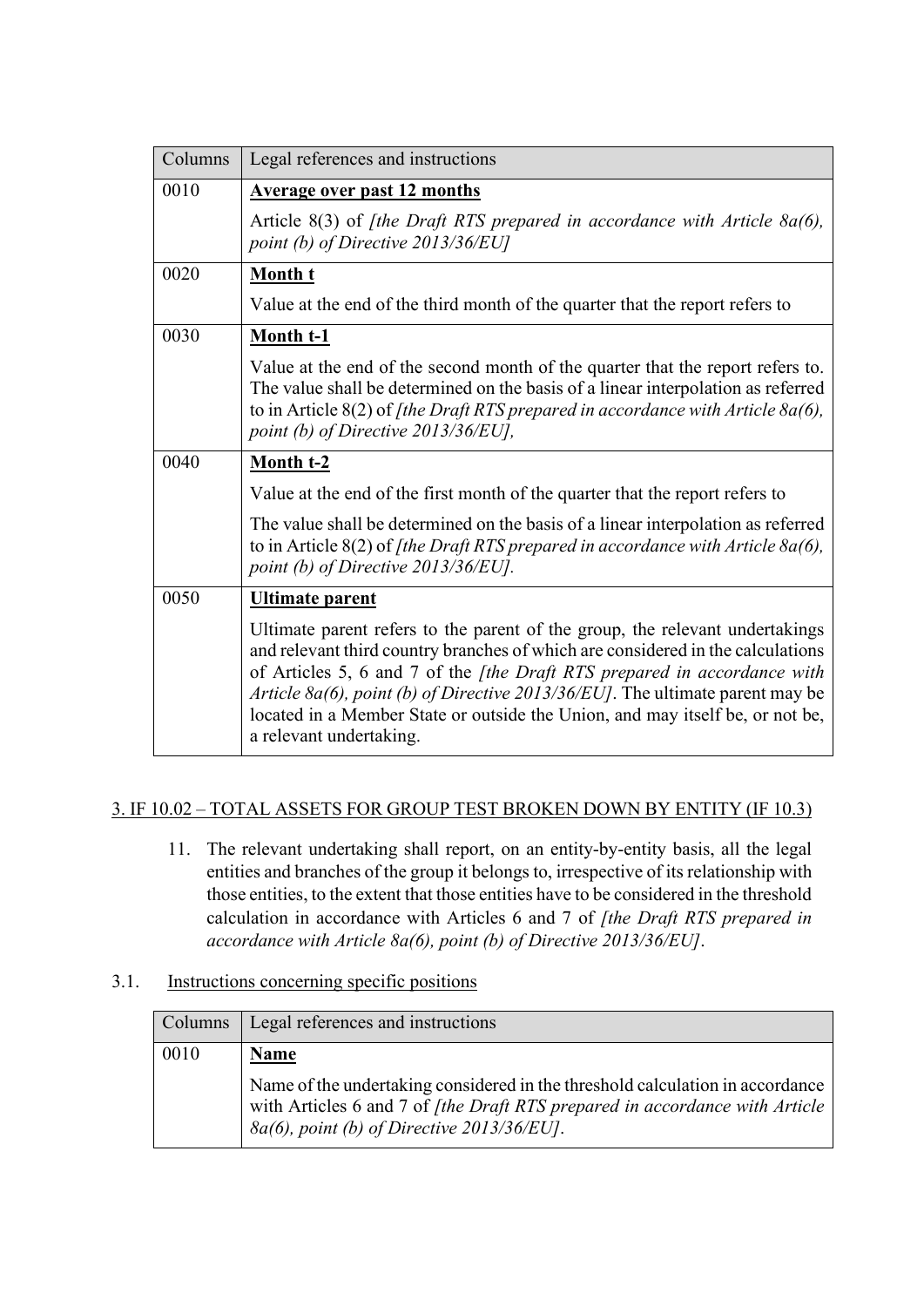|      | In case of branches as referred to in Article 7 of <i>[the Draft RTS prepared in</i><br>accordance with Article 8a(6), point (b) of Directive 2013/36/EUJ, the name<br>of the third-country entity to which the branch belongs shall be reported.                                                                                                                 |
|------|-------------------------------------------------------------------------------------------------------------------------------------------------------------------------------------------------------------------------------------------------------------------------------------------------------------------------------------------------------------------|
| 0020 | <b>Code</b>                                                                                                                                                                                                                                                                                                                                                       |
|      | The code of the relevant undertaking considered in the threshold calculation<br>in accordance with Articles 6 and 7 of [the Draft RTS prepared in accordance<br>with Article 8a(6), point (b) of Directive $2013/36/EU$ .                                                                                                                                         |
|      | The code as part of a row identifier must be unique for each reported entity.<br>The code shall be the LEI code for investment firms. The code shall be the<br>LEI code, or if not available, a national code, for other entities. The code shall<br>be unique and used consistently across the templates and across time. The<br>code shall always have a value. |
|      | In case of branches, the LEI code of the third-country entity to which the<br>branch belongs shall be reported.                                                                                                                                                                                                                                                   |
| 0030 | <b>Type of code</b>                                                                                                                                                                                                                                                                                                                                               |
|      | The type of code reported in column 0020 shall be identified as a 'LEI code'<br>or 'Non-LEI code'.                                                                                                                                                                                                                                                                |
|      | The type of code shall always be reported.                                                                                                                                                                                                                                                                                                                        |
| 0040 | Is relevant branch                                                                                                                                                                                                                                                                                                                                                |
|      | 'TRUE' shall be reported, where the entity referred to in columns 0010 to<br>0030 is a third country branch as referred to in Article 7 of <i>[the Draft RTS</i> ]<br>prepared in accordance with Article $8a(6)$ , point (b) of Directive<br>2013/36/EU].                                                                                                        |
|      | Otherwise, 'FALSE' shall be reported.                                                                                                                                                                                                                                                                                                                             |
| 0050 | <b>Country</b>                                                                                                                                                                                                                                                                                                                                                    |
|      | In case of legal entities, the jurisdiction of incorporation of the entity shall<br>be reported.                                                                                                                                                                                                                                                                  |
|      | In case of branches as referred to in Article 7 of [the Draft RTS prepared in<br>accordance with Article 8a(6), point (b) of Directive $2013/36/EU$ , the<br>country in which the branch is located shall be reported.                                                                                                                                            |
| 0060 | <b>Consolidated assets: Average over past 12 months</b>                                                                                                                                                                                                                                                                                                           |
|      | The consolidated assets of the entity or branch as determined for the purpose<br>of calculating TCA in accordance with Article 6 of [the Draft RTS prepared<br>in accordance with Article 8a(6), point (b) of Directive $2013/36/EU$ or the<br>combined assets in accordance with Article 7 of that Delegated Regulation, as<br>applicable, shall be reported.    |
|      | The value shall represent the average as referred to in Article $8(3)$ of <i>[the</i> ]<br>Draft RTS prepared in accordance with Article $8a(6)$ , point (b) of Directive<br>2013/36/EUJ.                                                                                                                                                                         |
| 0070 | <b>Month t</b>                                                                                                                                                                                                                                                                                                                                                    |
|      | $TAQ$ , as referred to in Article 8(2) of [the Draft RTS prepared in accordance<br>with Article 8a(6), point (b) of Directive $2013/36/EU$ .                                                                                                                                                                                                                      |